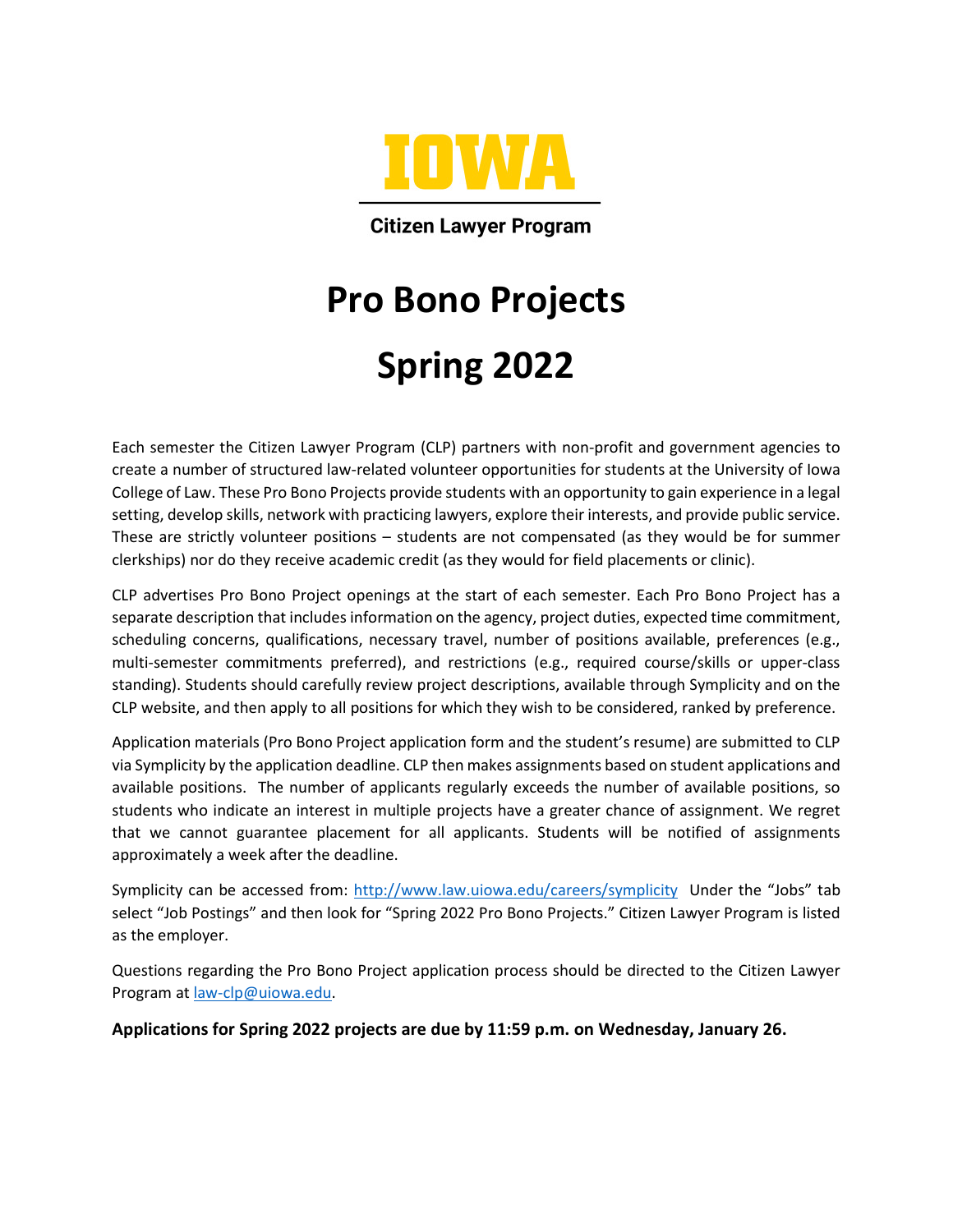### **ACLU of Iowa: Legal Research**

Founded in 1935, the American Civil Liberties Union of Iowa is the nation's fifth-oldest state affiliate of the national American Civil Liberties Union. The ACLU of Iowa is a non-profit organization that promotes and defends the values reflected in the Bill of Rights through litigation, public advocacy, outreach, education, and lobbying. The ACLU of Iowa is dedicated to promoting and protecting the individual rights and freedoms ensured by the United States Constitution and Iowa Constitution.

[www.aclu-ia.org](http://www.aclu-ia.org/)

**Project Information:** Legal research. Under supervision, the law student volunteers will assist the ACLU of Iowa in conducing confidential legal research on various topics and other assignment

**Organization Contact(s):** Shefali Aurora at [shefali.aurora@aclu-ia.org.](mailto:shefali.aurora@aclu-ia.org)

**Volunteer Responsibilities:** Students will help complete a survey of local ordinances across Iowa to learn which towns and cities have ordinances that violate equal protection and free speech as assigned. This will primarily involve finding ordinances online, but may also involve telephone and/or email communication with smaller towns in the state, review and summary of local ordinances in an Excel worksheet.

Students may also be assigned research to support ongoing state policy initiatives, to be determined.

All documents must adhere to document guidelines that will be provided to the student. Students will be supervised by an attorney and will receive feedback on all assignments.

**Organization Responsibilities:** Supervise student's written work, provide feedback, and contact law school with any concerns with the volunteers or program.

**Expectations/Time commitment/Scheduling:** The anticipated time commitment depends on the student's availability and how quickly they complete the assigned work. Expected time commitment is 12-16 hours per month at minimum. The student and supervisor will work together to establish deadlines for projects that work with the student's schedule.

**Criteria:** Ten positions are available. Students must have strong research and writing skills and must be able to work independently. Students are expected to be responsive to the supervising attorney. All work will be done remotely.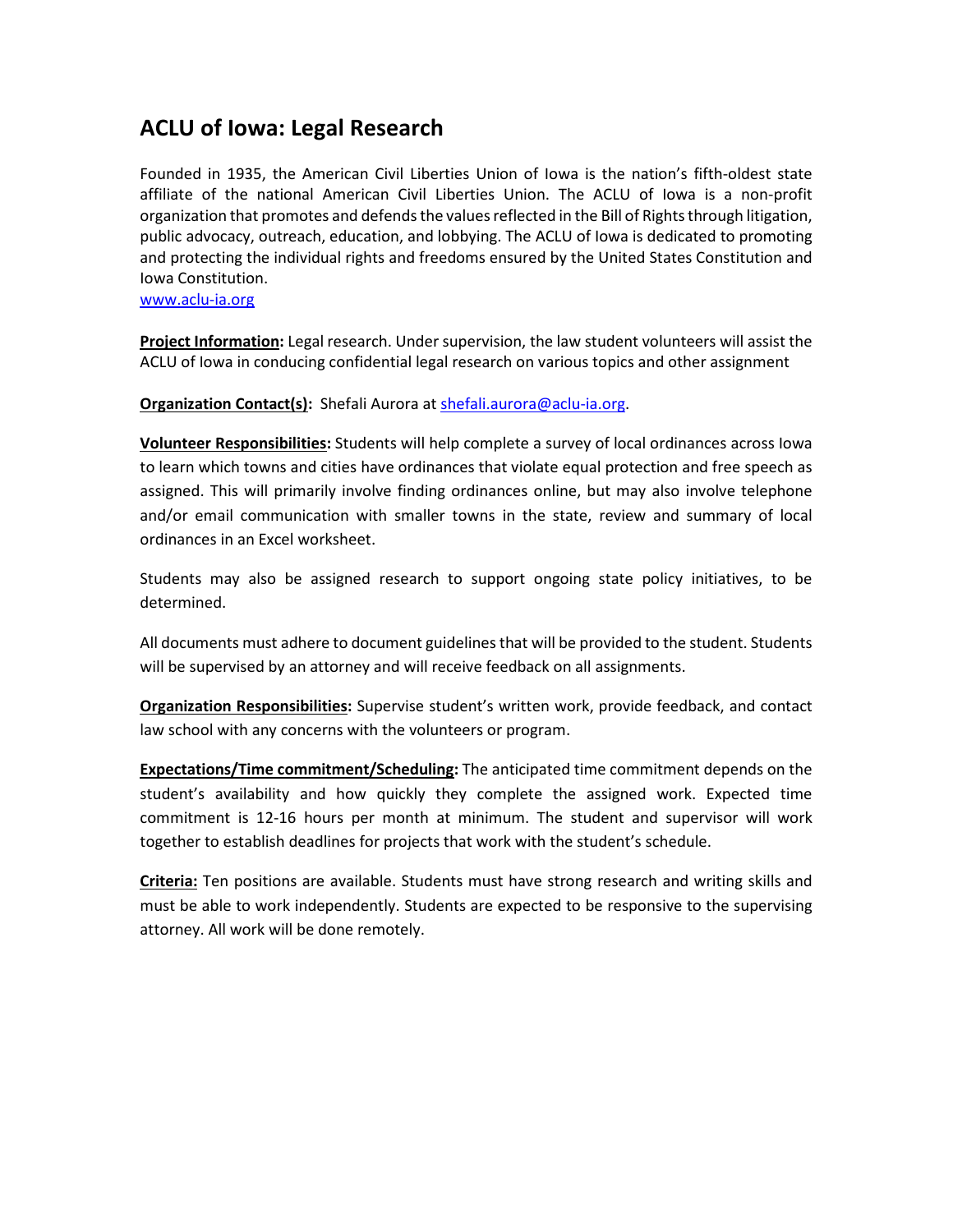#### **Kids First: Attorney Research Assistance**

Kids First Law Center gives children a voice in custody, divorce, and other conflicts. Most of the legal research needed by Kids First is in the area of family law. [www.kidsfirstiowa.org](http://www.kidsfirstiowa.org/)

**Project Information:** Student volunteers provide oral or written legal analysis or gather legal research related to a question posed by a Kids First attorney working on a case. Students may work remotely.

**Agency Contact:** Allison Heffern at [allison@kidsfirstiowa.org](mailto:allison@kidsfirstiowa.org)

**Volunteer Responsibilities:** Under the direction of a staff attorney, the student will complete one or more research projects on a discrete legal issue relevant to the attorney's caseload. The final product may include an oral or written report of identified resources, and a memorandum of potentially relevant material and legal analysis. A two or three week turnaround is usually requested. Some shorter turnaround time may be necessary on some projects. Communication will occur by telephone or e-mail.

**Agency Responsibilities:** Provide student with overview of case; description of legal issue to be researched; guidance about possible sources/strategies for research; be clear about deadlines; be available for periodic progress check-ins and final comments.

**Expectations/Time commitment/Scheduling:** Dependent on the project or projects assigned. Most projects are expected to take between 5 and 10 hours. Ideally, interested students would commit to taking two or more projects over the course of a semester. A confidentiality agreement must be signed by the law student. An initial meeting will be held at the start of the semester.

**Criteria:** Two positions are available. Volunteers will work remotely. Familiarity with legal and/or Internet research is necessary.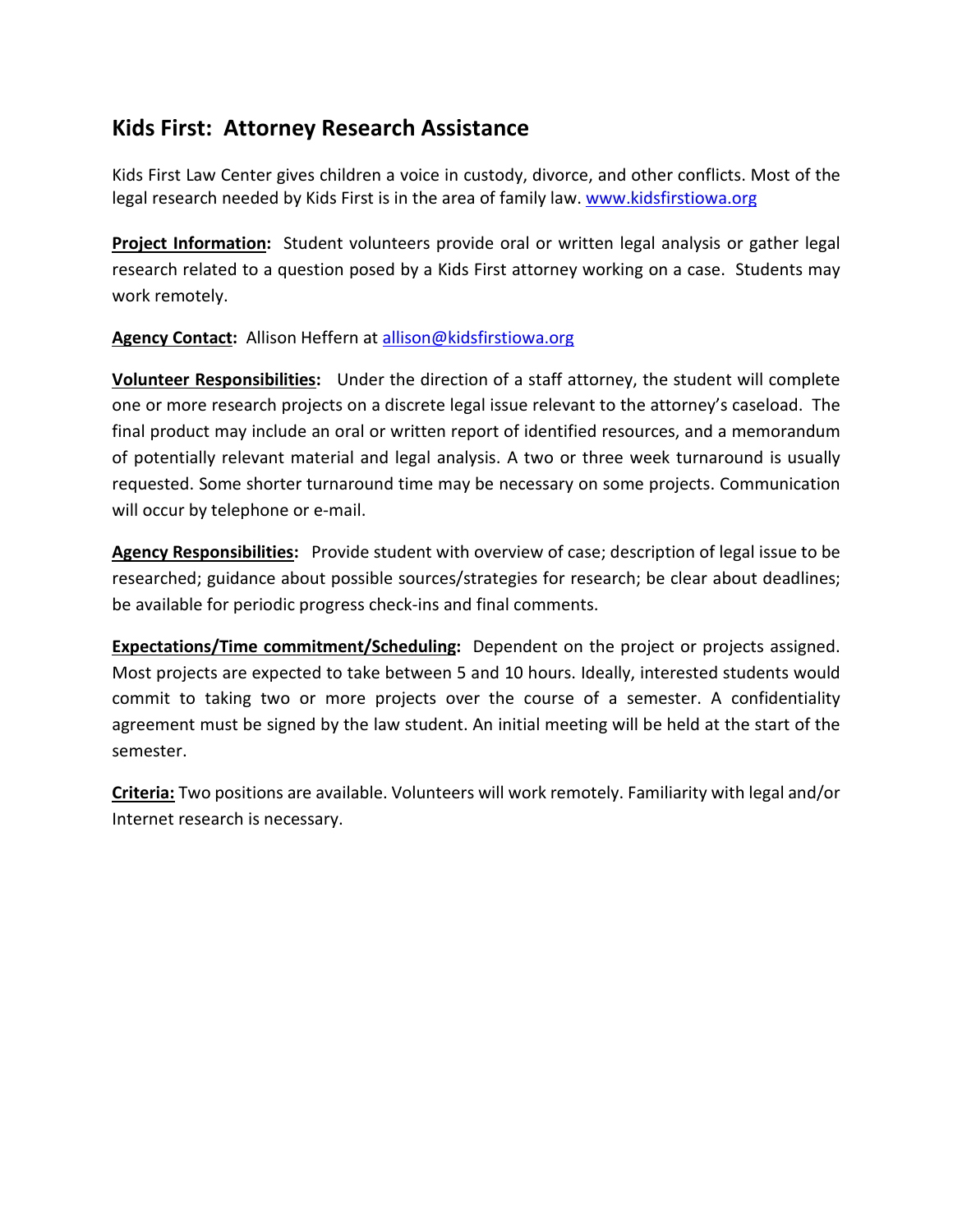#### **Lavender Legal Center**

Lavender Legal Center provides legal representation and related advocacy by and for LGBTQ people. Upon seeing there was no specialized legal assistance for the LGBTQ community, Lavender Legal Center was founded in October 2020. Lavender provides direct representation, advocacy, and referrals, with a priority for serving those with low income and our LGTBQ youth. From name changes to adoptions, to collaborating with other institutions, Lavender provides vital and understanding advocacy to those in the LGBTQ community. The ultimate goal of Lavender is to provide a safe space for everyone in the LGBTQ community to access legal representation and related advocacy.

<https://www.lavenderlegalcenter.org/>

**Project Information:** Student volunteers will help LLC with start-up details such as creating and fine-tuning intake forms and reviewing other forms to ensure we meet our high inclusivity standards. There will also be research opportunities ranging from legal in nature to resource gathering. For example, LLC needs assistance in combining and organizing board made policies and procedures into an electronic handbook, and drafting a nonengagement letter template for minor clients. LLC understands that our clients succeed when they are supported on all fronts, so we want to continue to add resources to the resources page on our website. Student volunteers will assist in research for this resource gathering.

#### **Organization Contact:** Kendra Weston [kendra@lavenderlegal.org](mailto:kendra@lavenderlegal.org)

**Volunteer Responsibilities:** Students will assist Attorney Kendra Weston by preparing or editing administrative forms for LLC and complete research projects which will then be turned into formal guides, lists, or brief memos.

**Agency Responsibilities:** Provide the student with an overview of the forms needed and any supporting documents to aid in the creation of those forms; descriptions of legal issue or other needed advocacy to be researched; guidance about potential sources; clear deadlines; and available via phone/email/video call for regular check-ins and feedback.

**Expectations/Time Commitment/Scheduling:** Most projects are low time commitment, averaging about 1-2 hours per week.

**Criteria:** One student position available. Volunteers will work remotely. Suitable for all students, but preference for those with a public interest background and/or those who have worked or otherwise identify with the LGBTQ community.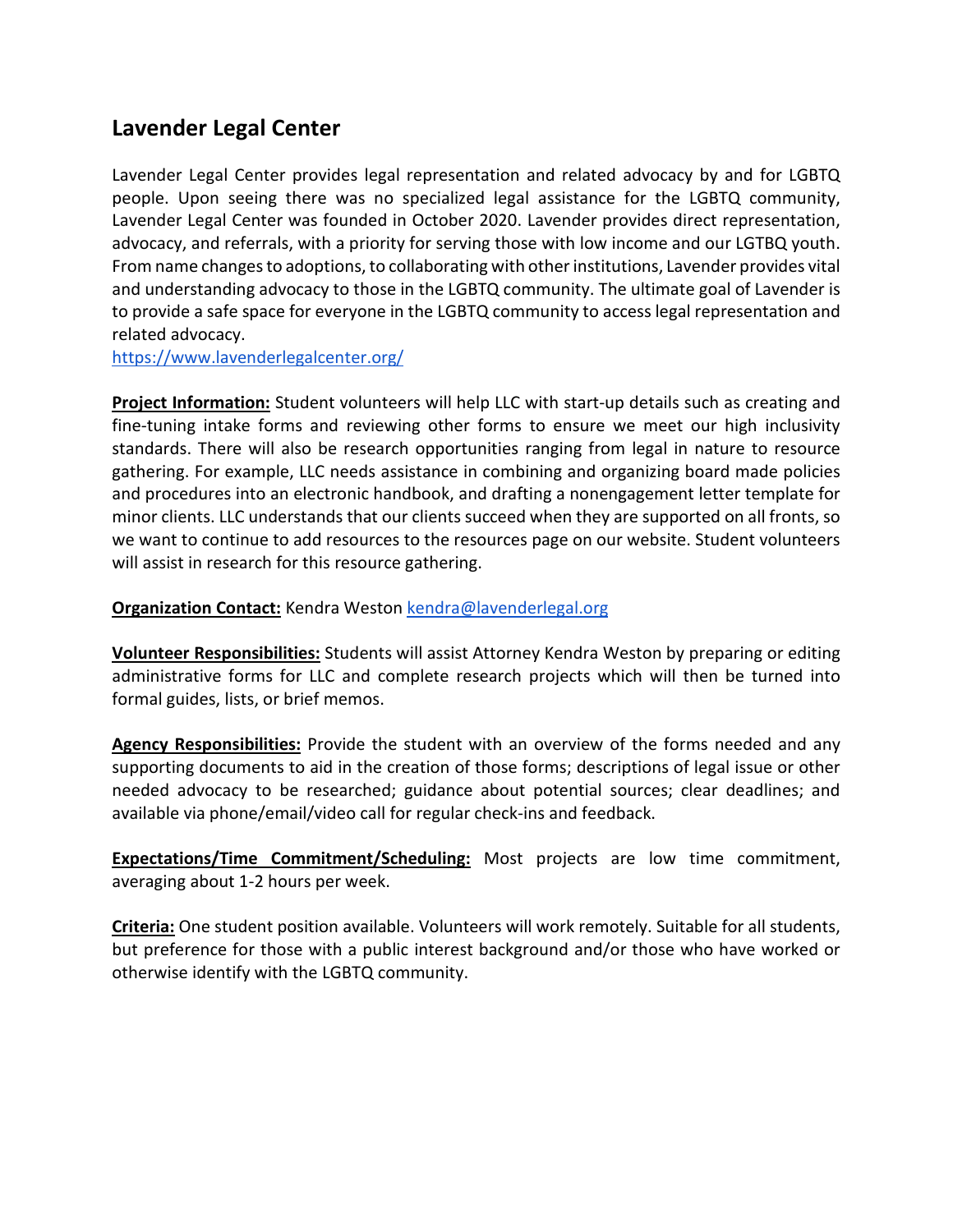### **State Public Defender – Iowa City**

The State Public Defender of Iowa (SPD) coordinates provision of legal representation to indigent persons under arrest or charged with a crime, in juvenile cases, and on appeal in criminal and postconviction relief cases. This legal representation is provided through SPD offices or through private attorneys who contract with the SPD or who are appointed by the Court. By specializing in criminal defense work and juvenile matters, public defenders, investigators, and support staff provide highquality, efficient, cost-effective legal representation to indigent clients. <https://spd.iowa.gov/>

**Project Information:** Students assist with the operations of the SPD's Iowa City office as needed, including case management and document/exhibit organization. Other duties as assigned may include covering phones or calling defendants regarding court hearings. This project requires students to travel to the Iowa City office located at 725 S. Clinton St., Iowa City.

**Agency Contact:** Peter Persaud, [ppersaud@spd.state.ia.us](mailto:ppersaud@spd.state.ia.us)

**Volunteer Responsibilities:** Students will assist public defender staff in the office as requested with filing, other case management tasks, and answering phones.

**Agency Responsibilities:** Provide guidance as needed about protocol, case management and intake procedures. Be available to the student and law school as agreed upon (email/phone/in-person) for periodic progress check-in. Contact the law school coordinator to discuss any concerns with the volunteers or the program.

**Expectations/Time commitment/Scheduling:** Students are expected to commit to 3-5 hours per week during set shifts at the SPD offices, to be determined by agreement with the supervisor.

**Criteria:** One position is available. Suitable for all students.